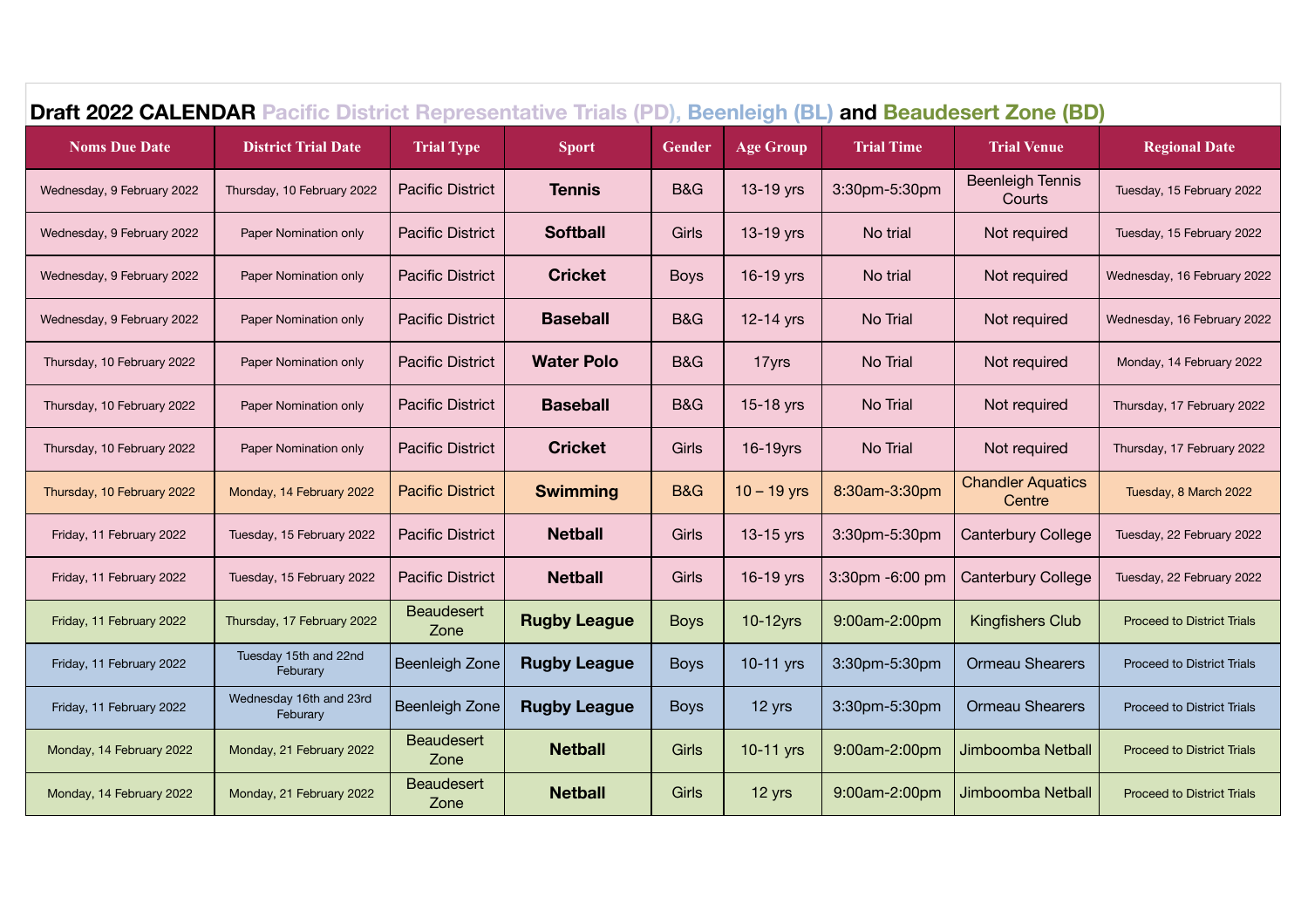| Tuesday, 15 February 2022   | Thursday, 17 February 2022  | <b>Pacific District</b> | <b>Rugby League</b>      | Girls          | 14-15 yrs   | 3:30pm-5:30pm | <b>Bill Norris Oval</b>    | Thursday, 24 February 2022        |
|-----------------------------|-----------------------------|-------------------------|--------------------------|----------------|-------------|---------------|----------------------------|-----------------------------------|
| Tuesday, 15 February 2022   | Thursday, 17 February 2022  | <b>Pacific District</b> | <b>Rugby League</b>      | Girls          | 16-18 yrs   | 3:30pm-5:30pm | <b>Bill Norris Oval</b>    | Thursday, 24 February 2022        |
| Thursday, 17 February 2022  | Tuesday, 22 February 2022   | <b>Pacific District</b> | <b>Rugby League</b>      | <b>Boys</b>    | 14-15 yrs   | 3:30pm-5:30pm | <b>Bill Norris Oval</b>    | Tuesday, 1 March 2022             |
| Thursday, 17 February 2022  | Tuesday, 22 February 2022   | <b>Pacific District</b> | <b>Rugby League</b>      | <b>Boys</b>    | 16-18 yrs   | 3:30pm-5:30pm | <b>Bill Norris Oval</b>    | Tuesday, 1 March 2022             |
| Thursday, 17 February 2022  | Paper Nomination only       | <b>Pacific District</b> | <b>Rugby 7's</b>         | Girls          | 15-16 yrs   | No Trial      | Not required               | Wednesday, 9 March 2022           |
| Friday, 18 February 2022    | Thursday, 24 February 2022  | <b>Pacific District</b> | <b>Football (Soccer)</b> | Girls          | 13-15 yrs   | 3:30pm-5:30pm | <b>Calvary College</b>     | Thursday, 3 March 2022            |
| Friday, 18 February 2022    | Thursday, 24 February 2022  | <b>Pacific District</b> | <b>Football (Soccer)</b> | Girls          | 16-19 yrs   | 3:30pm-5:30pm | <b>Calvary College</b>     | Thursday, 3 March 2022            |
| Friday, 18 February 2022    | Thursday, 24 February 2022  | <b>Pacific District</b> | <b>Touch</b>             | <b>Boys</b>    | 16-18 yrs   | 3:30pm-5:30pm | Ormeau Woods               | Thursday, 10 March 2022           |
| Friday, 18 February 2022    | Thursday, 24 February 2022  | <b>Pacific District</b> | <b>Touch</b>             | <b>Boys</b>    | 13-15 yrs   | 3:30pm-5:30pm | Ormeau Woods               | Thursday, 10 March 2022           |
| Friday, 18 February 2022    | Thursday, 24 February 2022  | <b>Pacific District</b> | <b>Touch</b>             | Girls          | 16-18 yrs   | 3:30pm-5:30pm | Ormeau Woods               | Thursday, 10 March 2022           |
| Friday, 18 February 2022    | Thursday, 24 February 2022  | <b>Pacific District</b> | <b>Touch</b>             | Girls          | 13-15 yrs   | 3:30pm-5:30pm | Ormeau Woods               | Thursday, 10 March 2022           |
| Tuesday, 22 February 2022   | Wed 2nd and 9th March       | Beenleigh Zone          | <b>Netball</b>           | Girls          | $10-11$ yrs | 3:30PM-5:30PM | Floret St, Shailer<br>Park | <b>Proceed to District Trials</b> |
| Wednesday, 23 February 2022 | Thursday 3rd and 10th March | Beenleigh Zone          | <b>Netball</b>           | Girls          | 12 yrs      | 3:30PM-5:30PM | Floret St, Shailer<br>Park | <b>Proceed to District Trials</b> |
| Friday, 25 February 2022    | Paper Nomination only       | <b>Pacific District</b> | Golf                     | <b>B&amp;G</b> | $10-18$ yrs | No Trial      | Not required               | Monday, 14 March 2022             |
| Friday, 25 February 2022    | Tuesday, 1 March 2022       | <b>Pacific District</b> | <b>Basketball</b>        | Girls          | 16-18 yrs   | 3:30pm-5:30pm | Cornubia indoor<br>center  | Tuesday, 15 March 2022            |
| Friday, 25 February 2022    | Tuesday, 1 March 2022       | <b>Pacific District</b> | <b>Basketball</b>        | <b>Boys</b>    | 16-18 yrs   | 3:30pm-5:30pm | Cornubia indoor<br>center  | Tuesday, 15 March 2022            |
| Friday, 25 February 2022    | Paper Nomination only       | <b>Pacific District</b> | <b>Hockey</b>            | B              | $13-19$ yrs | No Trial      | Not required               | Thursday, 17 March 2022           |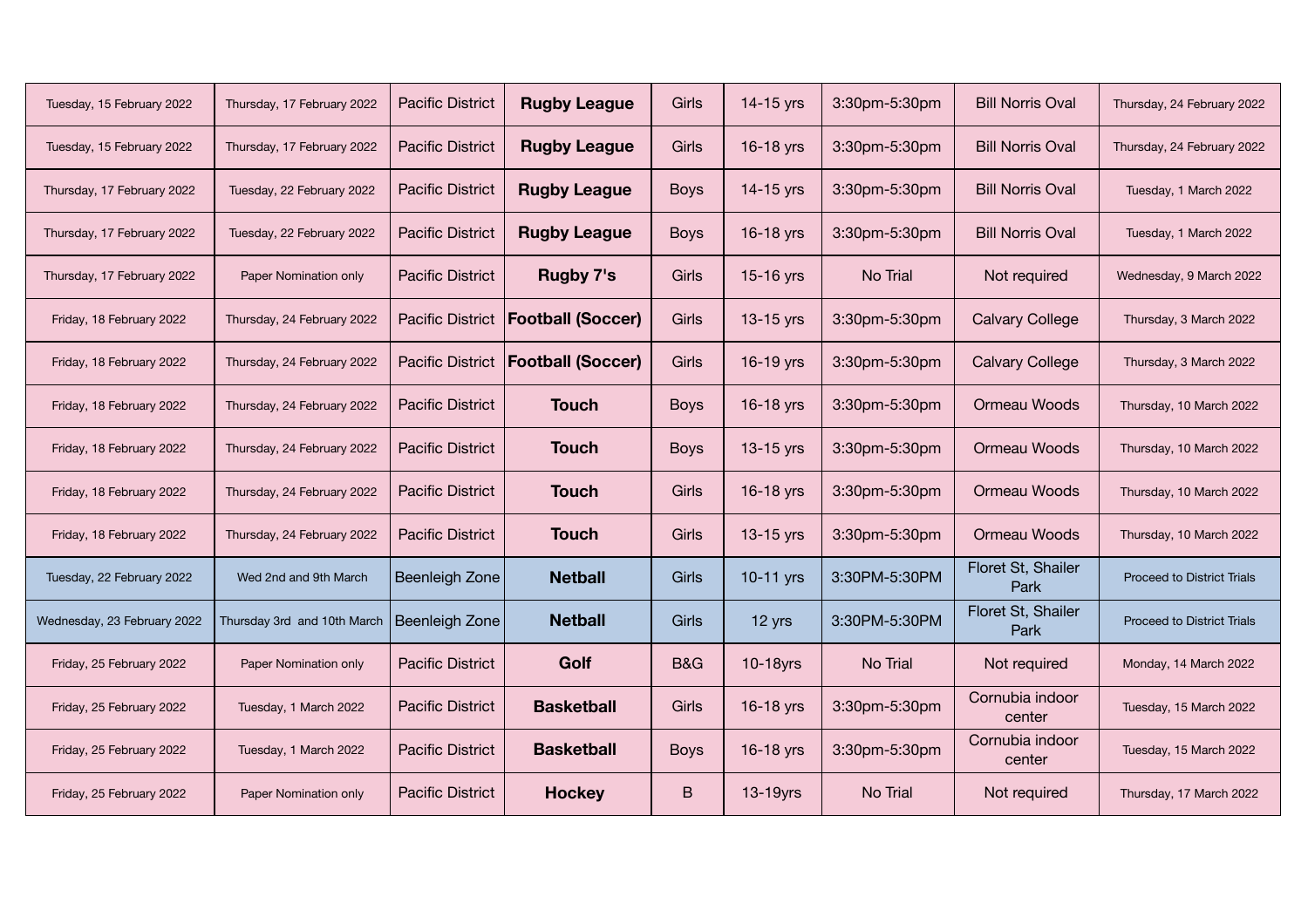| Friday, 25 February 2022                        | Paper Nomination only    | <b>Pacific District</b> | <b>Hockey</b>       | G           | 13-19yrs    | No Trial      | Not required                         | Thursday, 17 March 2022           |
|-------------------------------------------------|--------------------------|-------------------------|---------------------|-------------|-------------|---------------|--------------------------------------|-----------------------------------|
| Thursday, 24 February 2022                      | Tuesday, 1 March 2022    | <b>Beenleigh Zone</b>   | <b>Touch</b>        | <b>Boys</b> | 10-12 yrs   | 3:30pm-5:30pm |                                      | <b>Proceed to District Trials</b> |
| Thursday, 24 February 2022                      | Tuesday, 1 March 2022    | Beaudesert<br>Zone      | <b>Touch</b>        | <b>Boys</b> | $10-12$ yrs | 3:30pm-5:00PM | Yarrabilba                           | <b>Proceed to District Trials</b> |
| Tuesday, 1 March 2022                           | Tuesday, 8 March 2022    | Beenleigh Zone          | <b>Touch</b>        | Girls       | 10-12 yrs   | 3:30pm-5:30pm | Trinity                              | <b>Proceed to District Trials</b> |
| Thursday, 3 March 2022                          | Tuesday, 8 March 2022    | Beaudesert<br>Zone      | <b>Touch</b>        | Girls       | 10-12 yrs   | 3:30PM-5:00Pm | St Mary's College                    | <b>Proceed to District Trials</b> |
| Thursday, 3 March 2022                          | Tuesday, 8 March 2022    | <b>Pacific District</b> | <b>AFL</b>          | <b>Boys</b> | 13-15 yrs   | 3:30pm-5:30pm | Chisholm                             | Tuesday, 22 March 2022            |
| Thursday, 3 March 2022                          | Tuesday, 8 March 2022    | <b>Pacific District</b> | <b>AFL</b>          | Girls       | $13-15$ yrs | 3:30pm-5:30pm | Chisholm                             | Tuesday, 22 March 2022            |
| Only students selected from BL<br>and BD trials | Tuesday 8th March 2022   | <b>Pacific District</b> | <b>Rugby League</b> | <b>Boys</b> | 10-11 yrs   | 3:30pm-5:30pm | <b>Ormeau Shears</b>                 | Tuesday, 26 April 2022            |
| Friday, 4 March 2022                            | Wednesday, 9 March 2022  | <b>Pacific District</b> | <b>Volleyball</b>   | <b>Boys</b> | $13-15$ yrs | 3:30pm-5:30pm | Pimpama                              | Wednesday, 23 March 2022          |
| Friday, 4 March 2022                            | Wednesday, 9 March 2022  | <b>Pacific District</b> | <b>Volleyball</b>   | Girls       | 13-15 yrs   | 3:30pm-5:30pm | Pimpama                              | Wednesday, 23 March 2022          |
| Friday, 4 March 2022                            | Wednesday, 9 March 2022  | <b>Pacific District</b> | <b>Volleyball</b>   | <b>Boys</b> | 16-19 yrs   | 3:30pm-5:30pm | <b>Beenleigh SHS</b>                 | Wednesday, 23 March 2022          |
| Friday, 4 March 2022                            | Wednesday, 9 March 2022  | <b>Pacific District</b> | <b>Volleyball</b>   | Girls       | 16-19 yrs   | 3:30pm-5:30pm | <b>Beenleigh SHS</b>                 | Wednesday, 23 March 2022          |
| Only students selected from BL<br>and BD trials | Wednesday 9th March 2022 | <b>Pacific District</b> | <b>Rugby League</b> | <b>Boys</b> | 12 yrs      | 3:30pm-5:30pm | <b>Ormeau Shears</b>                 | Tuesday, 26 April 2022            |
| Friday, 4 March 2022                            | Thursday, 10 March 2022  | <b>Pacific District</b> | <b>Basketball</b>   | <b>Boys</b> | 10-12 yrs   | 3:30-5:30pm   | Cornubia indoor<br>center            | Thursday, 24 March 2022           |
| Friday, 4 March 2022                            | Thursday, 10 March 2022  | <b>Pacific District</b> | <b>Basketball</b>   | Girls       | 10-12 yrs   | 3:30pm-5:30pm | Cornubia indoor<br>center            | Thursday, 24 March 2022           |
| Friday, 4 March 2022                            | Thursday, 10 March 2022  | <b>Pacific District</b> | <b>Rugby Union</b>  | <b>Boys</b> | 17-18 Yrs   | 3:30pm-5:30pm | <b>Windaroo Valley</b><br><b>SHS</b> | Thursday, 24 March 2022           |
| Wednesday, 9 March 2022                         | Tuesday, 15 March 2022   | <b>Pacific District</b> | <b>AFL</b>          | <b>Boys</b> | 10-12 yrs   | 3:30pm-5:30pm | Livingstone                          | Tuesday, 29 March 2022            |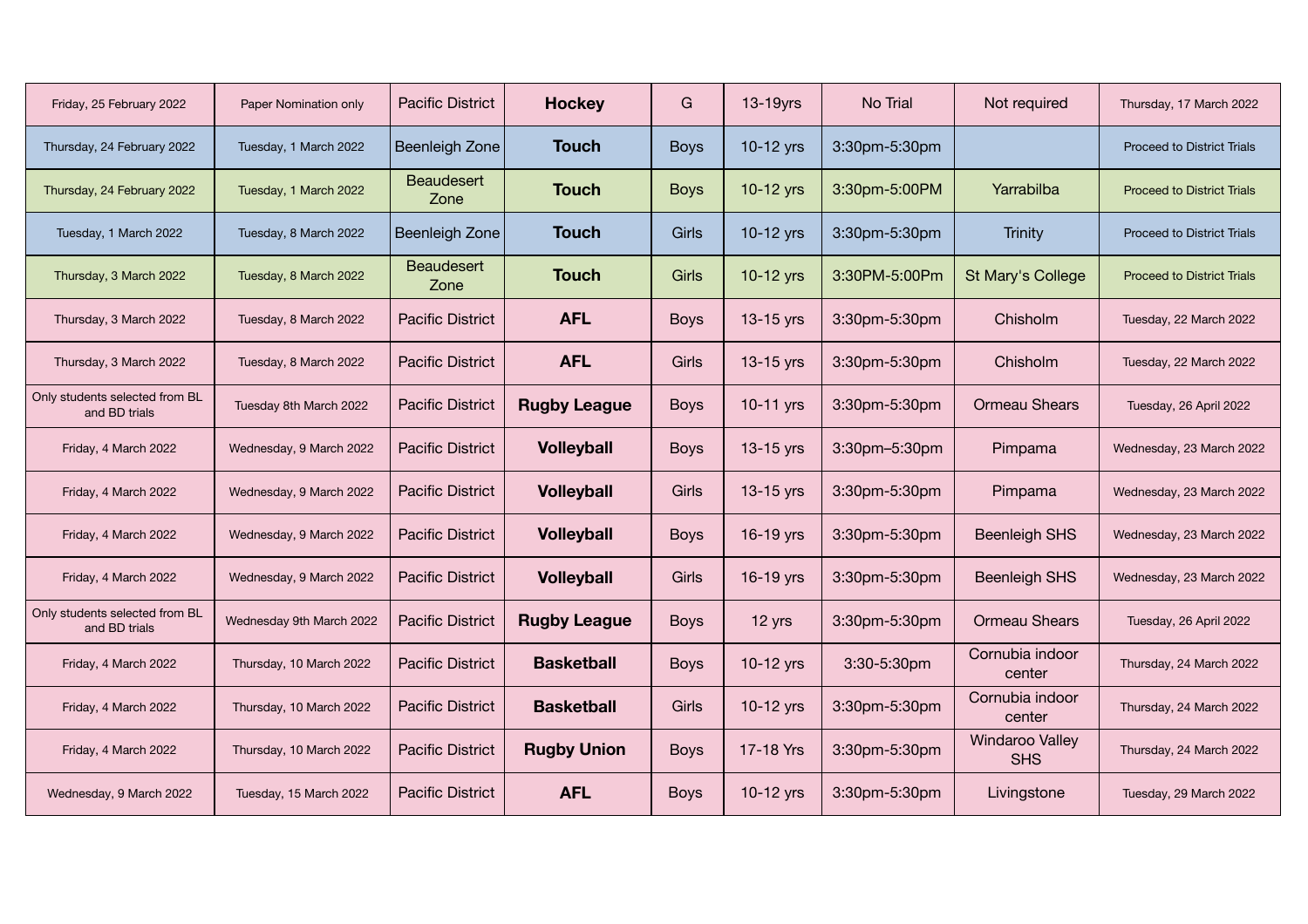| Wednesday, 9 March 2022                         | Tuesday, 15 March 2022    | <b>Pacific District</b>   | <b>AFL</b>               | Girls          | 10-12 yrs   | 3:30pm-5:30pm   | Livingstone                          | Tuesday, 29 March 2022            |
|-------------------------------------------------|---------------------------|---------------------------|--------------------------|----------------|-------------|-----------------|--------------------------------------|-----------------------------------|
| Only students selected from BL<br>and BD trials | Tuesday, 22 March 2022    | <b>Pacific District</b>   | <b>Touch</b>             | <b>Boys</b>    | 10-12 yrs   | 3:30pm-5:30pm   | Ormeau Woods                         | Thursday, 21 April 2022           |
| Only students selected from BL<br>and BD trials | Tuesday, 22 March 2022    | <b>Pacific District</b>   | <b>Touch</b>             | Girls          | 10-12 yrs   | 3:30pm-5:30pm   | Ormeau Woods                         | Thursday, 21 April 2022           |
| Only students selected from BL<br>and BD trials | Wednesday 23rd March 2022 | <b>Pacific District</b>   | <b>Netball</b>           | Girls          | 10-11 yrs   | 3:30 pm- 5:30pm | Floret St, Shailer<br>Park           | Thursday, 31 March 2022           |
| Only students selected from BL<br>and BD trials | Thursday 24th March 2022  | <b>Pacific District</b>   | <b>Netball</b>           | Girls          | 12 yrs      | 3:30pm-5:30pm   | Floret St, Shailer<br>Park           | Thursday, 31 March 2022           |
| Friday, 25 March 2022                           | Paper Nomination only     | <b>Pacific District</b>   | <b>Hockey</b>            | <b>Boys</b>    | 10-12 yrs   | No Trial        | Not required                         | Thursday, 21 April 2022           |
| Friday, 25 March 2022                           | Paper Nomination only     | <b>Pacific District</b>   | <b>Hockey</b>            | Girls          | 10-12 yrs   | No Trial        | Not required                         | Thursday, 21 April 2022           |
| no written noms required                        | Wednesday, 30 March 2022  | <b>Beenleigh Zone</b>     | <b>Cross Country</b>     | <b>B&amp;G</b> | 10-12 yrs   | 9:00am-2:00pm   | <b>Rivermount College</b>            | <b>Proceed to District Trials</b> |
| Friday, 1 April 2022                            | 19th and 20th April 2022  | Beenleigh Zone            | <b>Football(Soccer)</b>  | <b>Boys</b>    | 10-12 yrs   | 3:30pm-5:30pm   | <b>Calvary College</b>               | <b>Proceed to District Trials</b> |
| Friday, 1 April 2022                            | Thursday, 21 April 2022   | <b>Pacific District</b>   | <b>Rugby Union</b>       | <b>Boys</b>    | 14-15 yrs   | 3:30pm-5:30pm   | <b>Windaroo Valley</b><br><b>SHS</b> | Thursday, 28 April 2022           |
| Friday, 1 April 2022                            | Thursday, 21 April 2022   | <b>Pacific District</b>   | <b>Basketball</b>        | <b>Boys</b>    | 13-15 yrs   | 3:30pm-5:30pm   | Cornubia indoor<br>center            | Tuesday, 3 May 2022               |
| Friday, 1 April 2022                            | Thursday, 21 April 2022   | <b>Pacific District</b>   | <b>Basketball</b>        | Girls          | $13-15$ yrs | 3:45pm-5:00pm   | Cornubia indoor<br>center            | Tuesday, 3 May 2022               |
| Friday, 1 April 2022                            | Thursday, 21 April 2022   | <b>Pacific District</b>   | <b>Rugby Union</b>       | <b>Boys</b>    | $11-12$ yrs | 3:30pm-5:30pm   | Canterbury/Livingst<br>one???        | Thursday, 5 May 2022              |
| Wednesday, 20 April 2022                        | Tuesday, 26 April 2022    | <b>Pacific District</b>   | <b>Football (Soccer)</b> | <b>Boys</b>    | 13-16 yrs   | 3:30pm-5:30pm   | Trinty                               | Tuesday, 10 May 2022              |
| Wednesday, 20 April 2022                        | Tuesday, 26 April 2022    | <b>Pacific District</b>   | <b>Football (Soccer)</b> | <b>Boys</b>    | 17-19 yrs   | 3:30pm-5:30pm   | Trinty                               | Tuesday, 10 May 2022              |
| Wednesday, 27 April 2022                        | Paper Nomination only     | <b>Pacific District</b>   | <b>Surfing</b>           | <b>B&amp;G</b> | $13-18$ yrs | No Trial        | Not required                         | Thursday, 12 May 2022             |
| Friday, 22 April 2022                           | Tuesday 26th April 2022   | <b>Beaudesert</b><br>Zone | <b>Cross Country</b>     | <b>B&amp;G</b> | 10-12 yrs   | 3:30pm-5:00PM   | <b>Emmaus</b>                        | <b>Proceed to District Trials</b> |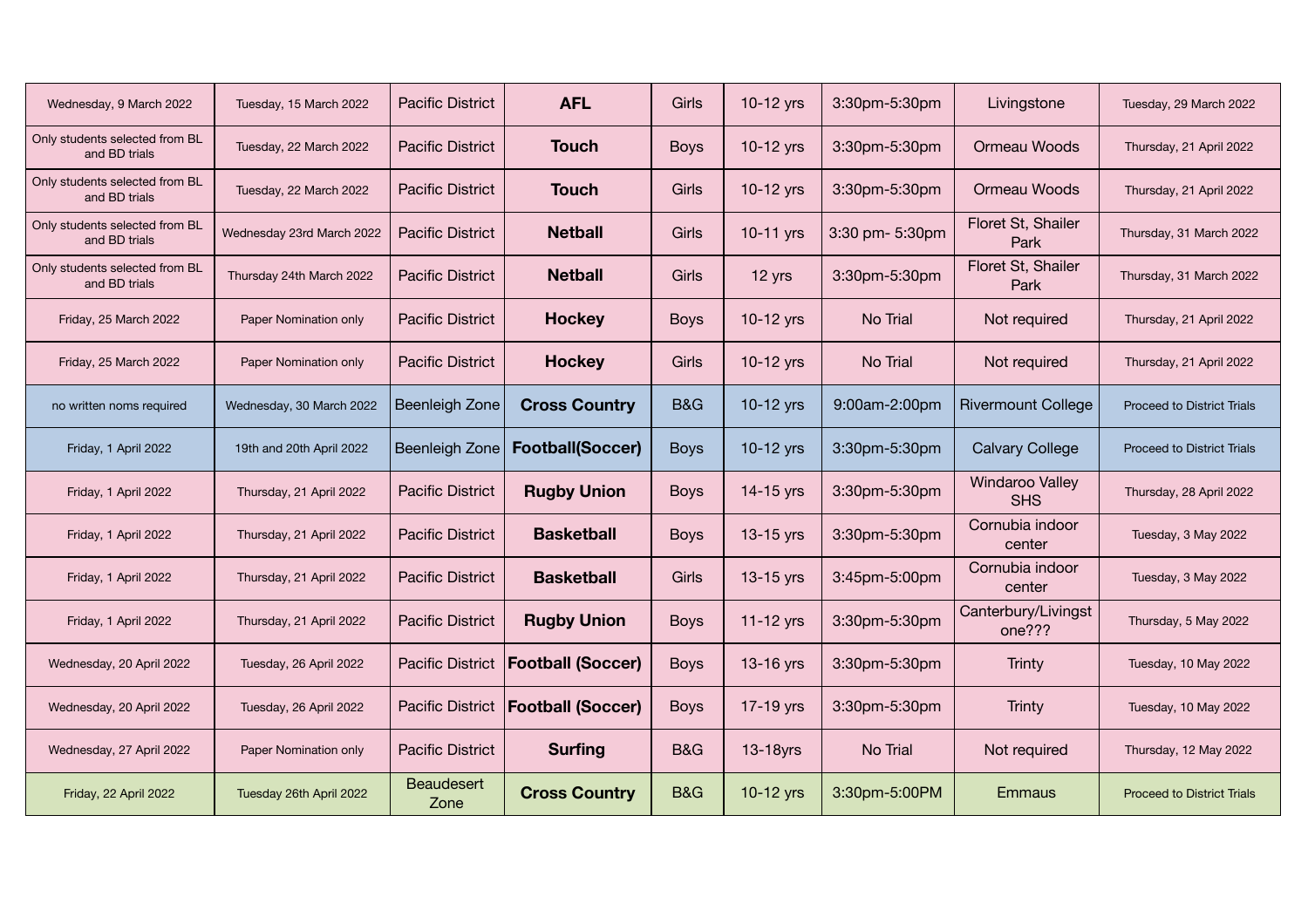|                                                 | Wednesday 4th May 2022  | <b>Pacific District</b>                | <b>Cross Country</b>               | <b>B&amp;G</b> | 10-19 yrs   | 9:00am-2:00pm  | <b>Rivermount College</b>         | Tuesday, 7 June 2022              |
|-------------------------------------------------|-------------------------|----------------------------------------|------------------------------------|----------------|-------------|----------------|-----------------------------------|-----------------------------------|
| Friday, 29 April 2022                           | Thursday, 5 May 2022    | <b>Beaudesert</b><br>Zone              | <b>Football (Soccer)</b>           | <b>Boys</b>    | $10-12$ yrs | 3:30pm-5:30pm  | <b>Beaudesert</b>                 | <b>Proceed to District Trials</b> |
| Friday, 29 April 2022                           | Friday, 6 May 2022      | <b>Pacific District</b>                | <b>Tennis</b>                      | <b>B&amp;G</b> | 10-12 yrs   | 8:30am-1:30pm  | <b>Beenleigh Tennis</b><br>Courts | Tuesday, 14 June 2022             |
| Tuesday, 3 May 2022                             | Monday, 9 May 2022      | <b>Pacific District</b>                | <b>Softball</b>                    | Girls          | 10-11 yrs   | 3:30pm-5:30pm  | <b>Windaroo State</b><br>School   | Thursday, 16 June 2022            |
| Tuesday, 3 May 2022                             | Monday, 9 May 2022      | <b>Pacific District</b>                | <b>Softball</b>                    | Girls          | 12 years    | 3.30pm-5.30pm  | <b>Windaroo State</b><br>School   | Thursday, 16 June 2022            |
| Friday, 6 May 2022                              | Thursday, 12 May 2022   | <b>Pacific District</b>                | <b>Football (Soccer)</b>           | Girls          | 10-12 yrs   | 3:30pm-5:30pm  |                                   | Thursday, 26 May 2022             |
| Only students selected from BL<br>and BD trials | Thursday, 12 May 2022   |                                        | Pacific District Football (Soccer) | <b>Boys</b>    | $10-12$ yrs | 3:30pm-5:30pm  | <b>Calvary College</b>            | Thursday, 26 May 2022             |
|                                                 | Monday, 13 June 2022    | Beenleigh Zone<br>$(A \text{ and } F)$ | <b>Track and Field</b>             | <b>B&amp;G</b> | 10-12 yrs   | 9:00am-2:00pm  | <b>Windaroo State</b><br>School   | <b>Proceed to District Trials</b> |
|                                                 | Tuesday, 14 June 2022   | eenleigh Zone<br>$(A \text{ and } D)$  | <b>Track and Field</b>             | <b>B&amp;G</b> | 10-12 yrs   | 9:00am-2:00pm  | <b>Windaroo State</b><br>School   | <b>Proceed to District Trials</b> |
|                                                 | Wednesday, 15 June 2022 | eenleigh Zone<br>(B and C)             | <b>Track and Field</b>             | <b>B&amp;G</b> | 10-12 yrs   | 9:00am-2:00pm  | <b>Windaroo State</b><br>School   | <b>Proceed to District Trials</b> |
|                                                 | Friday, 17 June 2022    | Beenleigh Zone<br>Championship         | <b>Track and Field</b>             | <b>B&amp;G</b> | 10-12 yrs   | 9:00am-2:00pm  | <b>Windaroo State</b><br>School   | <b>Proceed to District Trials</b> |
| Thursday, 16 June 2022                          | Thursday, 23 June 2022  | <b>Pacific District</b>                | <b>Rugby League</b>                | Girls          | 11-12 yrs   | 3:30pm-5:30pm  | <b>Beenleigh SHS</b>              | Thursday, 21 July 2022            |
| Friday, 24 June 2022                            | Wednesday, 13 July 2022 | Beaudesert<br>Zone                     | <b>Track and Field</b>             | <b>B&amp;G</b> | 10-12 yrs   | 8:00am-4:00pm  |                                   | <b>Proceed to District Trials</b> |
| Friday, 22 July 2022                            | Tuesday, 26 July 2022   | <b>Pacific District</b>                | <b>Cricket</b>                     | <b>Boys</b>    | 10-12 yrs   | 3:30pm-5:30pm  | Canterbury                        | Tuesday, 9 August 2022            |
| Friday, 22 July 2022                            | Thursday, 28 July 2022  | <b>Pacific District</b>                | <b>Cricket</b>                     | Girls          | 10-12 yrs   | No Trial       |                                   | Thursday, 11 August 2022          |
| Friday, 29 July 2022                            | Paper Nomination only   | <b>Pacific District</b>                | <b>Cricket</b>                     | Girls          | 13-15 yrs   | No Trial       | Not required                      | Thursday, 11 August 2022          |
| Friday, 15 July 2022                            | Tuesday, 2 August 2022  | <b>Pacific District</b>                | <b>Track and Field</b>             | <b>B&amp;G</b> | 10-19 yrs   | 8:00am- 6:00pm | <b>QSAC</b>                       | 2nd, 6th and 7th September        |